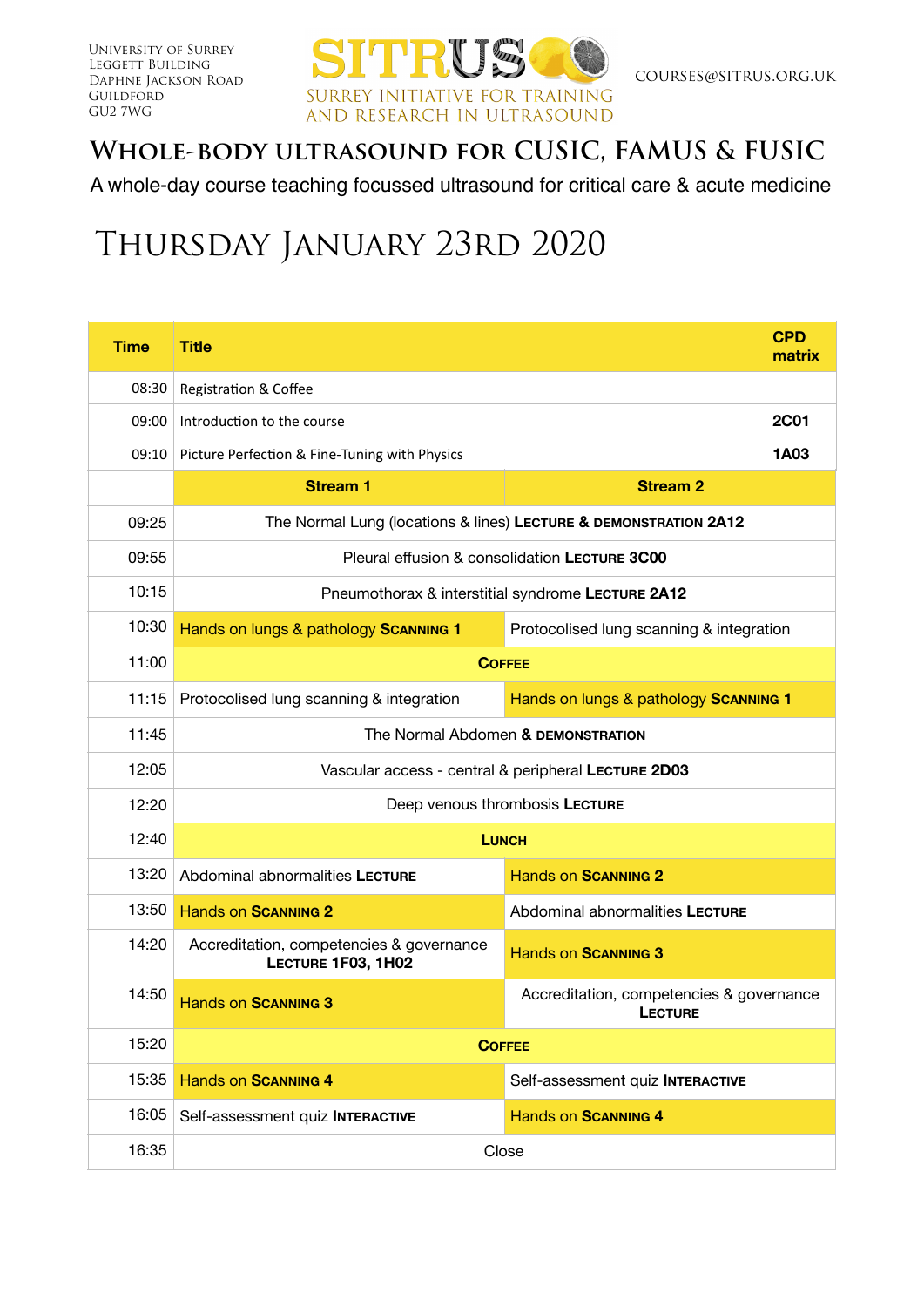University of Surrey Leggett Building Daphne Jackson Road **GUILDFORD** GU2 7WG



courses@sitrus.org.uk

| <b>Stream</b>                  | <b>Group Allocation</b> |                |             |   |   |   |
|--------------------------------|-------------------------|----------------|-------------|---|---|---|
| 1                              | $\blacktriangle$        | $\overline{B}$ | $\mathbf C$ | D | Е | F |
|                                |                         |                |             |   |   |   |
| <b>Delegate</b><br><b>Name</b> |                         |                |             |   |   |   |
|                                |                         |                |             |   |   |   |
| 2 <sup>2</sup>                 | $\blacktriangle$        | $\mathbf B$    | $\mathbf C$ | D | Е | F |
|                                |                         |                |             |   |   |   |
| <b>Delegate</b><br><b>Name</b> |                         |                |             |   |   |   |
|                                |                         |                |             |   |   |   |

|            | <b>Stations</b> |                                                   |                   |                                           |                                 |                               |
|------------|-----------------|---------------------------------------------------|-------------------|-------------------------------------------|---------------------------------|-------------------------------|
| <b>AM</b>  | <b>Lungs</b>    | $\overline{2}$<br>Lung<br>pathology               | 3<br><b>Lungs</b> | 4<br>Lung<br>pathology                    | $\overline{5}$<br>Lungs         | 6<br>Lung<br>pathology        |
| Faculty    |                 |                                                   |                   |                                           |                                 |                               |
| <b>PM1</b> | <b>Abdomen</b>  | $\overline{2}$<br><b>Simulated</b><br>pathologies | 3<br><b>DVT</b>   | $\overline{4}$<br><b>Venous</b><br>access | 5<br><b>Pleural</b><br>drainage | 6<br>Live<br><b>Pathology</b> |
| Faculty    |                 |                                                   |                   |                                           |                                 |                               |
| <b>PM2</b> | <b>Abdomen</b>  | $\overline{2}$<br><b>Simulated</b><br>pathologies | 3<br><b>DVT</b>   | 4<br><b>Venous</b><br>access              | 5<br><b>Pleural</b><br>drainage | 6<br>Live<br><b>Pathology</b> |
| Faculty    |                 |                                                   |                   |                                           |                                 |                               |
| <b>PM3</b> | <b>Abdomen</b>  | $\overline{2}$<br><b>Simulated</b><br>pathologies | 3<br><b>DVT</b>   | 4<br><b>Venous</b><br>access              | 5<br><b>Pleural</b><br>drainage | 6<br>Live<br><b>Pathology</b> |
| Faculty    |                 |                                                   |                   |                                           |                                 |                               |